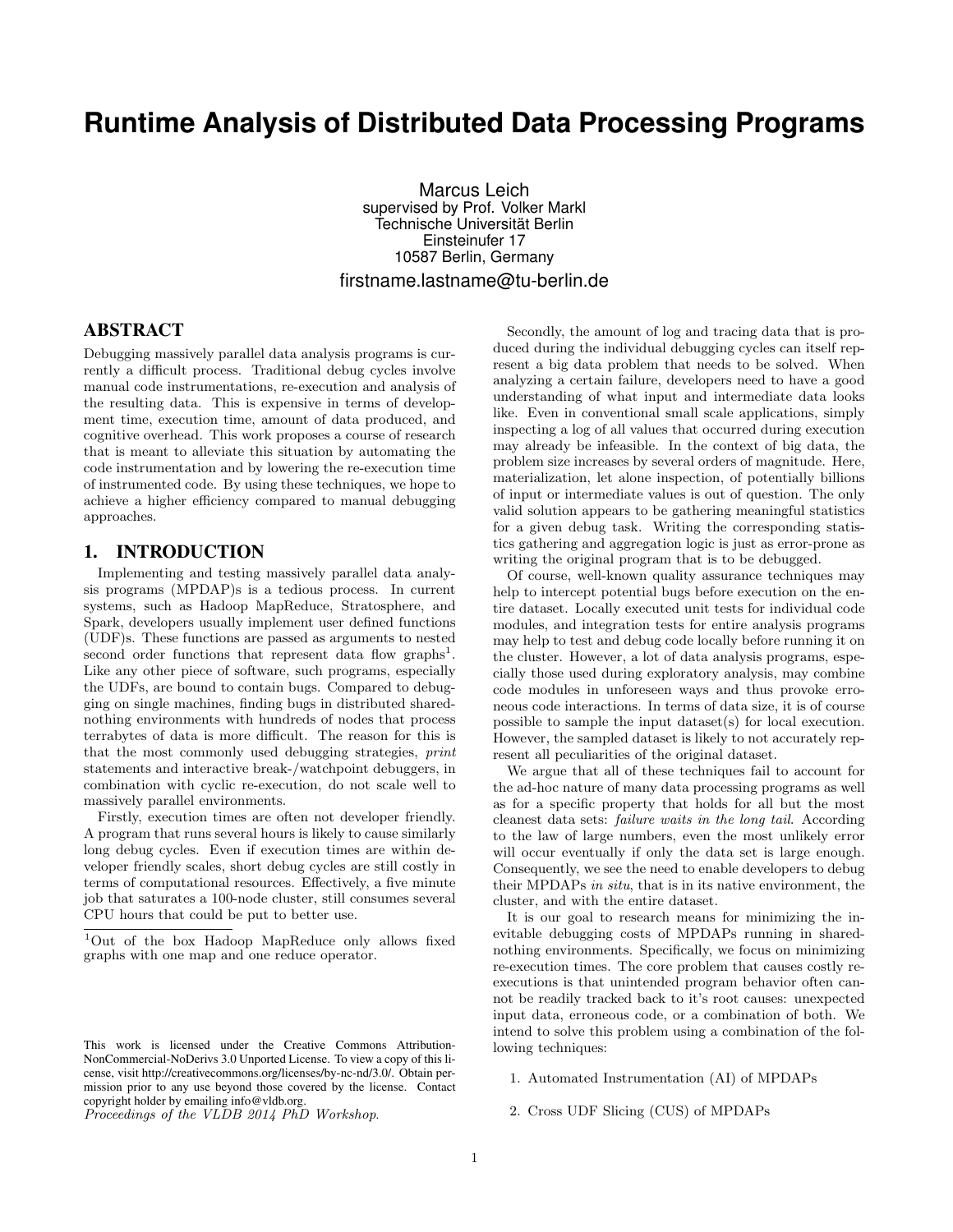#### 3. Data Slicing (DS) in MPDAPs

The following section provides details on the three core techniques that we propose in this work. Section 3 and 4 sketch our implementation and validation strategies. Section 5 describes the related work and Section 6 outlines our work plan for the following years.

# 2. TECHNIQUES

#### 2.1 Automated Instrumentation

Instrumentation is the process of supplementing the data analysis program or any of its underlying execution systems (e.g. Hadoop MapReduce, Stratosphere, the Java Virtual Machine) with code that gathers intelligence such as values of tuples, aggregations, like number of input/output tuples of an operator, event counters, or statistical distributions.

In current systems, this is usually done manually by developers by adding suitable logging functionality to their code. After discovering a faulty result, developers add code to log properties<sup>2</sup> of contributing variables. Similarly, developers may introduce counters to simply log how often certain code paths are triggered or how often boolean expressions such as equalities, inequalities, and nullness hold.

Since these modifications are time consuming and error prone, there is an incentive for programmers to keep instrumentation as low as possible. Consequently, developers may have to repeat this process several times to find the root cause of a faulty result.

We propose to automate this process and thus make it less error prone. Developers should be enabled to simply specify code path locations, variable identifiers, or boolean conditions and have the necessary instrumentation performed for them. During subsequent executions of the program, the gathered data should be aggregated across the cluster and delivered to the developer's workstation. This should reduce the number of execution cycles, since developers would not be restricted by implementation overhead when specifying desired instrumentation points. Given proper implementation, automated instrumentation will also reduce the likelihood of introducing new bugs during instrumentation.

### 2.2 Cross UDF Slicing

Program slicing is a well-known debugging technique that isolates program statements that potentially contribute to a faulty result, hiding the clutter of surrounding, non-contributing code [20]. The analysis techniques are very similar to read/write set analysis as it has been applied in [12].

To enable program slicing for MPDAPs, we need to be able to determine the contributing statements of a result across UDFs, thus following the origins of a given result back to the data sources. Since the semantics of the individual operators in the operator graph are well understood, it should be possible to extend the concept of program slicing to this type of program.

The benefit of this approach is threefold:

1. In combination with an IDE, it would be possible to provide developers with direct visual cues that indicate which statements, across the entire program, contribute to the values of any given variable. This feature



Figure 1: Illustration of Cross UDF Slicing. A: Original data flow. B: Sliced data flow that correctly computes all values of  $c$  (dashed tuple components are not computed). C: Sliced data flow that omits duplicate values of  $c$  that are introduced by the right outer join.

would allow for sanity checks even without executing the program.

- 2. CUS could provide possible instrumentation points to the AI algorithm. In this scenario, the developer would only need to select the variable that contains the faulty result and CUS would determine the code locations relevant for AI.
- 3. Once a variable containing faulty results has been identified, CUS could be used to automatically strip any non-contributing code from the program and thus reduce it to the critical path. Depending on the ratio and complexity of non-contributing code, this could significantly reduce re-execution time.

Especially point three is closely related to the idea of query or program optimization. The removal of non-contributing operations is a standard feature of such optimizers. Consequently, it would be possible to use an existing query optimizer of the execution environment to prune any nonrelevant statements within UDFs and even entire data-flow subgraphs. It should be noted though, that decomposing (and potentially recombining) UDFs is a highly advanced optimization feature that, to the best of our knowledge, has not been implemented in query optimizers of current systems. The strived for results of this work can therefore be seen as enabling technology for advanced query optimization.

Figure 1 illustrates the concept using a simple program with two sources, two map operations, and a right outer join. The sliced version of this program (Figure 1B) that

 $2min/max$  values, histograms, or just samples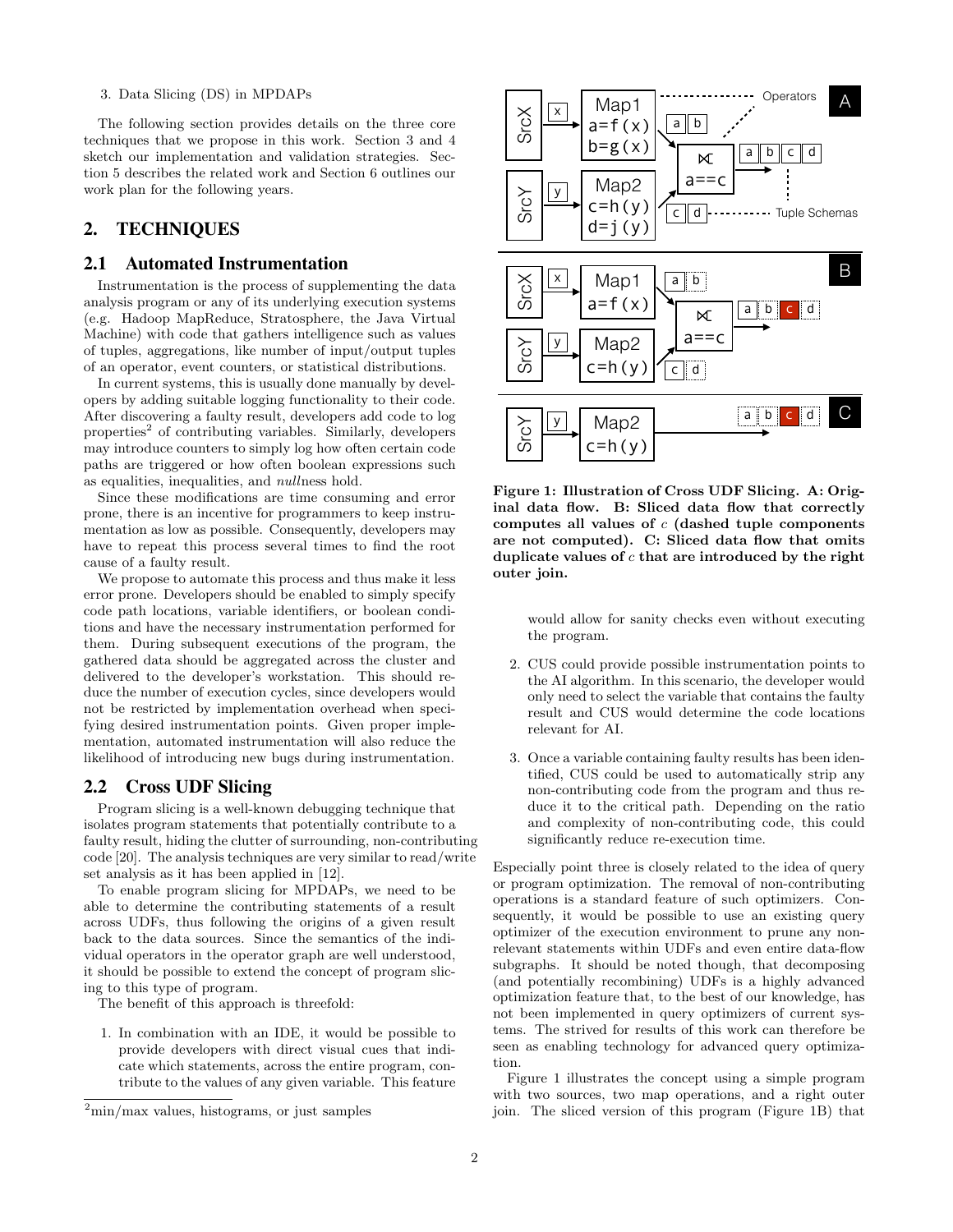correctly computes all values of c still includes all operators, but leaves out computations for the irrelevant values b and d. Due to the right outer join, the sliced program still needs to compute a completely, because multiple occurrences of certain values of a may also cause multiple occurrences of c. If we relax conditions slightly and assume we can omit duplicate values that are introduced by the join, the sliced program can be reduced to only containing a sliced version of Map2. Depending on the complexity of the pruned operations, sliced programs may exhibit significant performance speed-ups.

A challenge for program slicing are third-party libraries and system code. These components are usually not in the debugging scope of a developer, since they are either unlikely to contain bugs or their implementation details do not concern the developer. In this case, program slicing should still be able to follow the dependencies of any given variable trough the system code. However, due to licensing constraints, the code itself may not actually be sliced.

### 2.3 Data Slicing

Building on top of automatic instrumentation and on the idea of program slicing, we propose data slicing as a third approach to reducing re-execution time. Here, the idea is to reduce execution time not by removing irrelevant parts of the program logic, but by ignoring irrelevant parts of the data. This strategy borrows from the concept of data provenance [2] although exact provenance information is not always required during debugging. For reducing re-execution time, it can be sufficient to have approximate provenance information. This approach assumes that the program can be executed multiple times on precisely the same dataset.

As an example we assume a single faulty result in a groupwise aggregation as depicted in Figure 2A. In order to understand how this faulty result was computed, the developer would want to re-execute the program only with the input tuples that contribute to the faulty group.

Already in the first run, when the key of the faulty group is still unknown to the developer, automated instrumentation can be used to gather approximate provenance information (Figure 2B). The system attaches a provenance label  $p$  to each source tuple. The label is preserved during propagation through the data flow. Once the group key  $k$  for each tuple is computed, the system uses a set of probabilistic data structures, such as bloom filters, to track which provenance label contributed to which key<sup>3</sup>. In the second run of the program (2C), the developer knows the key of the faulty group (in the example we assume  $K = b$ ). Consequently, the execution of the program can now be restricted to process only input tuples that belong to this key. To achieve this, we only consider tuples that pass the bloom filter that belongs to the faulty key. Depending on the selectivity of the bloom filter, this approach could significantly reduce the execution time.

Figure 2D presents sample tuple sets for the previously mentioned versions of the data flows. The unmodified datasource produces a set of values  $v_1...v_8$ . In the instrumented data flow for provenance tracing, these values receive a prove-



Figure 2: Illustration of Data Slicing. A: Original data flow. B: Instrumented data flow for provenance data collection. C: Instrumented data flow for efficient re-execution. D: Sample tuples for the different stages in the data flows in A, B, and C.

nance label<sup>4</sup>. Based on their key k, we insert the provenance labels p of tuples into bloom filters. While we require each key to be assigned to exactly one bloom filter, multiple keys can share the same filter. In the second run, we now choose the bloom filter for the key of the faulty group  $k = b$  and test it with all provenance labels of the data source. We can see that the filter returns true for at least all labels that belong to  $k = b$ . Additional labels may pass the filter, because we use one filter for several keys at once, and because of the probabilistic nature of bloom filters in general. Still, considerably less source tuples need to be processed to test the aggregation of all elements with  $k = b$ . After passing the bloom filter, we can project away the provenance label and perform the computation of  $k$  for each tuple. After this computation, we filter the remaining tuples to only contain entries with  $k = b$ . The aggregation operator now only receives tuples that contributed to the faulty aggregation result.

### 3. IMPLEMENTATION

The previously mentioned core techniques cannot reasonably exist on their own right, but require accompanying functionality that needs to be integrated into the execution

<sup>3</sup>Here, it is not necessary to have a one-to-one mapping between bloom filter and key, several keys could share a single bloom filter.

<sup>4</sup>While unique labels are used in the example, it should be noted that uniqueness is not a hard requirement for these labels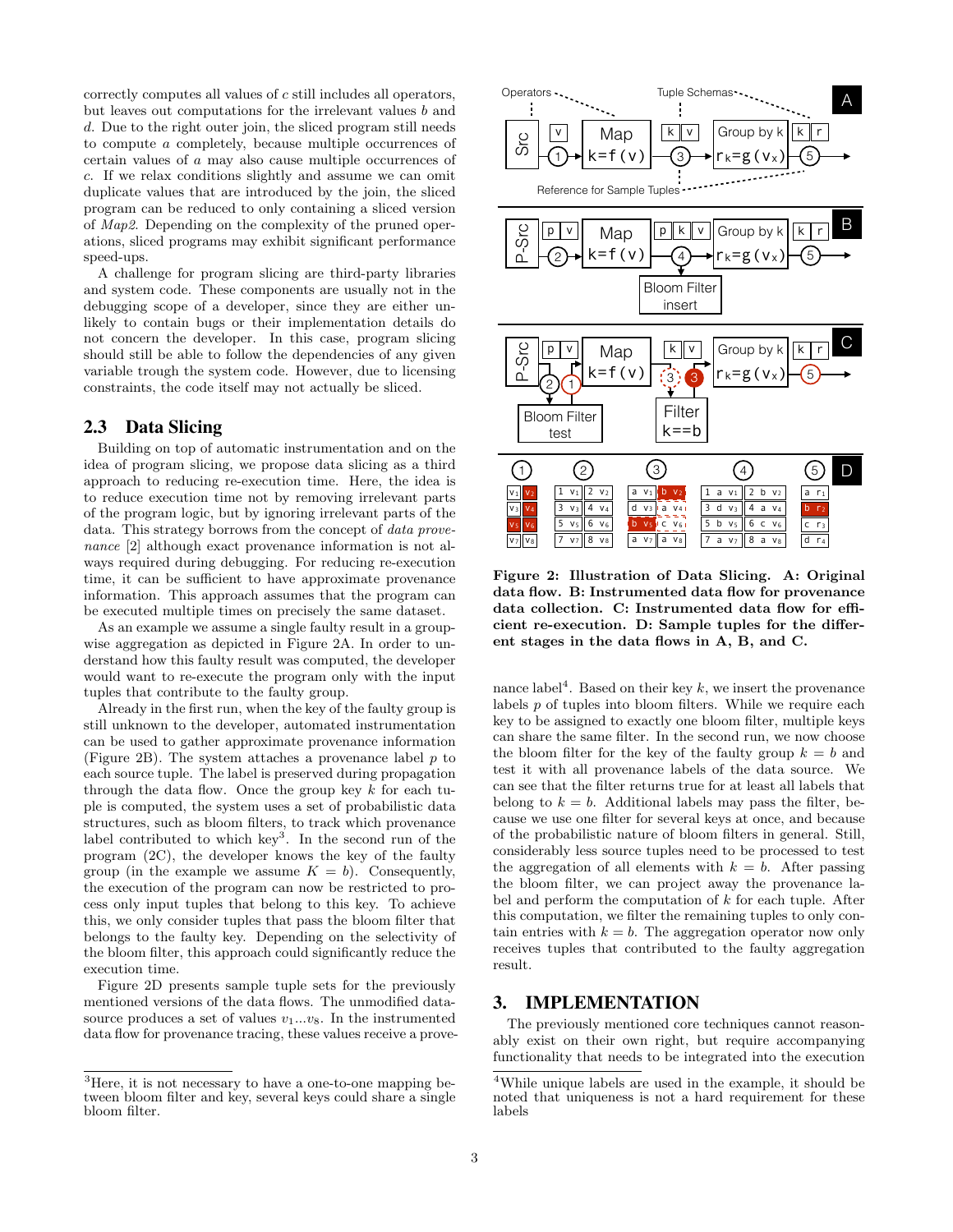system. Among other things, the result of the instrumentation process will need to be communicated to the workstation of the developer and visualized. Doing this in a scalable way will require approaches like staged aggregation and efficient rendering. We intend to engage this issues in a besteffort basis using state-of-the-art strategies. If during the course of work we encounter potential for a completely new approach, we will follow it, however, without any clear indication for a novel solution, we will not pursue this actively. The Stratosphere system<sup>5</sup> will serve as basis for our prototypical implementations. However, in principle these concepts are transferable to other implementations like Spark<sup>6</sup> or Hadoop MapReduce<sup>7</sup>.

It should be noted that our implementation focusses on the user-provided code that is executed on the system. Debugging the runtime environment itself is currently out of scope of this research. Consequently, we do not consider typical runtime issues such as race conditions or data partitioning and shuffling.

#### 4. VALIDATION

The purpose of this section is to provide a clear definition of the goal we pursue with our research in order to determine whether the proposed techniques are fit for their purpose.

We argue that any given bug can be detected and analyzed manually by cyclic debugging, i.e. repeated execution and modification of the source of the program (slicing and logging) and subsequent log analysis [15]. The modification of the source would primarily serve to adjust the verbosity of the log and to enable/disable relevant code paths that are executed (in an attempt to minimize re-execution cost).

The cost of this process could therefore be modeled in terms of how many code modifications have to be performed to analyze (not fix) the bug and how long the accumulated  $execution time<sup>8</sup>$  of all runs is. We include the execution time of the run that is required to detect the bug in the first place.

The success of this work can be evaluated by comparing the costs of detecting and debugging a faulty program using the proposed techniques against the costs of detecting and debugging it with manual cyclic debugging strategies.

To simplify the comparison of both techniques, we make the following assumptions:

- 1. The production code runs without any default logging. Any logged information would need to be acquired through manual modification or automated instrumentation. Without this assumption, it would be impossible to assess the value of automated instrumentation.
- 2. Manual source modifications for analytical purposes are likely to introduce new bugs, which in turn must be analyzed manually. However, the cost of recursive bug introduction cannot be reliably quantified. We therefor control this variable by assuming that manual source modifications do not introduce new bugs. This assumption favors the manual approach and will be considered accordingly in the comparison.
- 3. AI, CUS, and DS are correctly implemented.
- 4. The cost of different code modifications cannot be compared against each other, we can only assume that no modifications cause less costs than any modification at all.

Given the previous assumptions, the three outlined techniques would achieve our goal if it was possible to analyze a given bug without any manual code modifications in less accumulated execution time.

# 5. RELATED WORK

The most similar approach to the one presented in here is the debugging suite that accompanies IBM's System S [6, 4]. IBM's approach provides means of tracking input and output tuples of nodes in stream processing operator graphs and supports local debugging of operators on data subsets. Compared to the ideas presented in this work, it lacks the instrumentation of UDFs and cross UDF code analysis.

Also very closely related to our approach is the Lipstick framework described by AMSTERDAMER et al. [1]. The system can generate provenance information of varying granularity from Pig Latin [17] workflows. The main points of differentiation with our work are that we seek to directly augment the user code as well the consideration of approximate provenance.

Perm a system described by Glavic and Alonso [7] seeks to provide provenance information of SQL query results. The core idea here is to rewrite a given SQL query in order to attach provenance information to the result tuples. Our concept of data slicing, which also enriches the user's code for gaining provenance information, is closely related to this approach, however in the context of Big Data, we propose to work with approximate provenance information that is not attached to each result tuple.

Crawl et al. [3] propose a provenance tracking system for Map/Reduce. Contrary to the concepts described here, Crawl et al. suggest that provenance information should be explicitly attached to records and retained throughout the entire data flow. While this is useful for archiving and bookkeeping purposes, it is a not justifiable overhead for debugging.

GRUST et al. [8] present a tool for debugging SQL queries and sub expressions of these queries using actual data from the database. While our works shares the mindset of analyzing faulty query/program segments using actual query data, our work adapts more to the needs created by the presence of UDFs and takes into account the extreme size of the datasets.

Herschel et al. [9] describe a system for answering the question why certain tuples do not appear in the answer to a given SQL query. Following the idea of data provenance, the system traces back the hypothetical origin of such a ctuple and provides an explanation what tuples would not to be added to the source relations to get the expected result. The approach is closely related to the ideas presented here, however, concentrates on relational systems and does not consider approximate provenance. On the other hand, our work models missing tuples simply as faulty results and does not explicitly trace hypothetical tuples back to their sources.

Jones et al. also strive to minimize debugging time, however, not in a parallel distributed system, but by parallelizing the search for bugs itself [13] by targeting multiple bugs.

<sup>5</sup>http://stratosphere.eu

 $6$ http://spark.apache.org

 $7$ http://hadoop.apache.org.

<sup>&</sup>lt;sup>8</sup>Again, we take into account the CPU hours spent, not only wall clock time.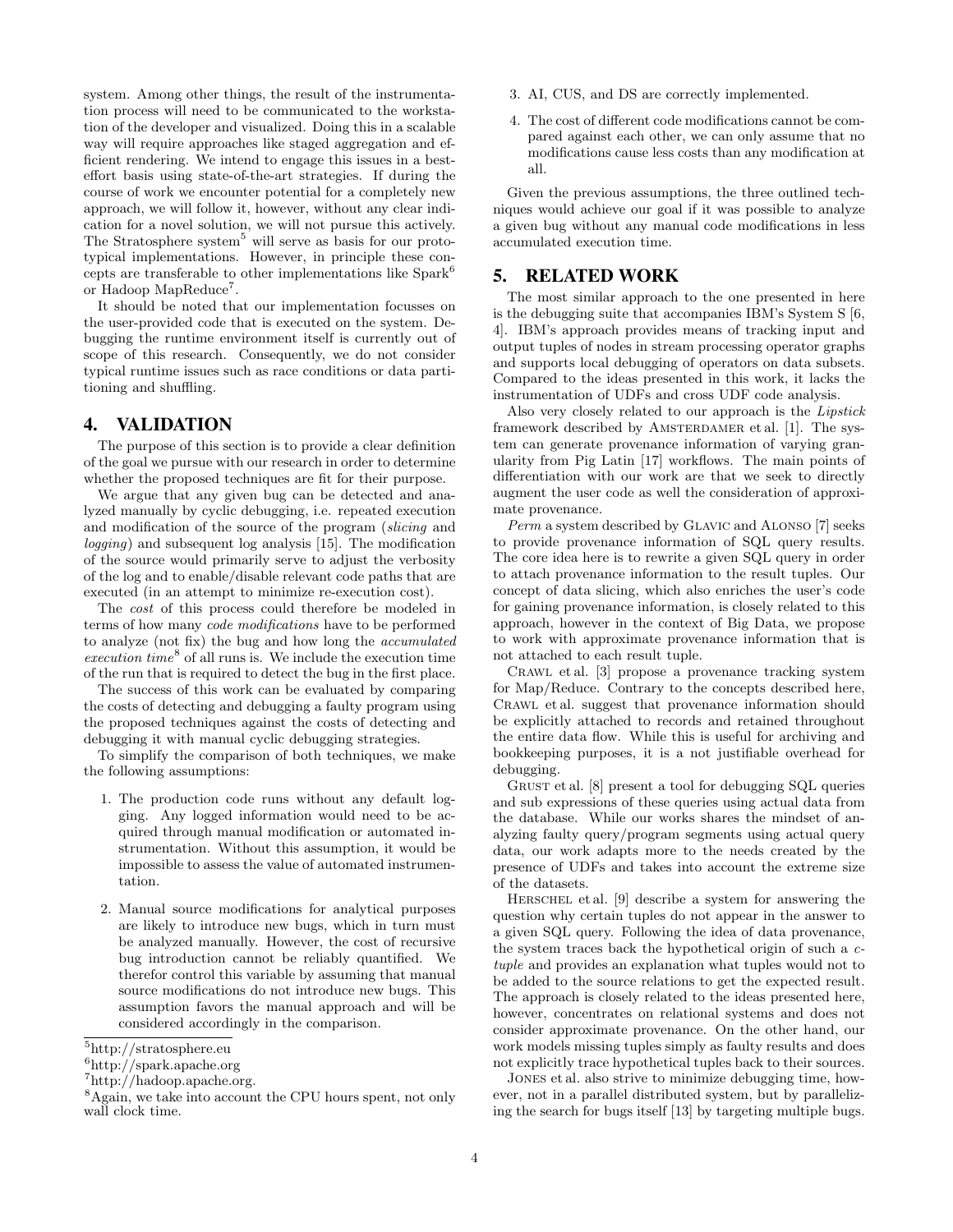DUESTERWALD et al. [5] and MOHAPATRA et al. [16] present program slicing approaches that work across process boundaries, which communicate via message passing. Our take on Cross UDF Slicing extends this work into the realm of massively parallel data processing systems in which the different processes have better defined semantics.

HÖLZLE et al. [10] present means for debugging optimized code which has little resemblance to the original code written by the developer. This is an interesting topic, highly relevant to modern data processing systems. Currently, we do not consider the effects of dealing with optimized code. Assuming that UDF code is not restructured (only moved to different positions in the processing graph) and that the optimizer works correctly, mapping the UDFs to their new positions should be sufficient.

JIVE[18] and JOVE[19] are two subsequently developed systems that aim to visualize execution paths of running Java applications. This work is very relevant to the approach presented here, however, it needs to be adapted and extended to dealing with potentially thousands of parallel and remote processes.

A considerable amount of work has been done to debug multithreaded software based on MPI [14, 11]. Most of these approaches rely on logging the sequence of events in the different threads to ensure repeatability during the debugging stage. Deadlocks, for example, can be replayed and analyzed once they have been recorded. One could argue that these generalized approaches to debugging subsume the more specific ideas presented in this paper. However, we argue that recording the sequence of events in a massively parallel data processing system that operates on terabytes of data, is prohibitively expensive. We would also like to point out that the abstraction level of these approaches may be suitable for debugging the runtime engines of a massively parallel system, but not for a semantically enriched query in which defects like deadlocks are not an issue.

#### 6. FUTURE WORK

We intend to research and prototypically implement the techniques outlined in Section 2 within the course of the following two to three years, aiming for completing this work within the year 2016.

Starting with Automated Instrumentation, we will familiarize ourselves with code analysis and code modification techniques and implement the data gathering infrastructure as well as some form of IDE support for selection of instrumentation points.

Building on top of the Automated Instrumentation infrastructure we will then research and implement the Data Slicing approach, which is likely to provide the most gains in terms of re-execution speed-up.

As a final step, we will focus on Cross UDF Slicing beginning with IDE based sanity checks and instrumentation point recommendation. This leaves the removal of nonrelevant code as the last item. Here, we will start with lowhanging fruits like removal of complete operator subgraphs and work our way up to the deactivation of irrelevant UDF code paths.

# 7. ACKNOWLEDGMENTS

We would like to thank our advisor Prof. Volker Markl as well as Dr. Asterios Katsifodimos, Dr. Holmer Hemsen, Juan Soto, and Moritz Schubotz, as well as Prof. Stefan Edlich for their valuable feedback on this work. This work is partially funded by the European Commission under FP7 Project No. 296448 – "Data Supply Chains for Pools, Services and Analytics in Economics and Finance."

### 8. REFERENCES

- [1] Y. Amsterdamer, S. B. Davidson, D. Deutch, T. Milo, J. Stoyanovich, and V. Tannen. Putting lipstick on pig: Enabling database-style workflow provenance. Proc. VLDB Endow., 5(4):346–357, Dec. 2011.
- [2] P. Buneman, S. Khanna, and W. C. Tan. Why and Where: A Characterization of Data Provenance. ICDT, pages 316–330, 2001.
- [3] D. Crawl, J. Wang, and I. Altintas. Provenance for mapreduce-based data-intensive workflows. In Proceedings of the 6th Workshop on Workflows in Support of Large-scale Science, WORKS '11, pages 21–30, New York, NY, USA, 2011. ACM.
- [4] W. De Pauw, M. Leia, B. Gedik, H. Andrade, A. Frenkiel, M. Pfeifer, and D. Sow. Visual debugging for stream processing applications. In H. Barringer, Y. Falcone, B. Finkbeiner, K. Havelund, I. Lee, G. Pace, G. Rou, O. Sokolsky, and N. Tillmann, editors, Runtime Verification, volume 6418 of Lecture Notes in Computer Science, pages 18–35. Springer Berlin Heidelberg, 2010.
- [5] E. Duesterwald, R. Gupta, and M. Soffa. Distributed slicing and partial re-execution for distributed programs. In U. Banerjee, D. Gelernter, A. Nicolau, and D. Padua, editors, Languages and Compilers for Parallel Computing, volume 757 of Lecture Notes in Computer Science, pages 497–511. Springer Berlin Heidelberg, 1993.
- [6] B. Gedik, H. Andrade, A. Frenkiel, W. De Pauw, M. Pfeifer, P. Allen, N. Cohen, and K.-L. Wu. Tools and strategies for debugging distributed stream processing applications. Software: Practice and Experience, 39(16):1347–1376, Nov. 2009.
- [7] B. Glavic and G. Alonso. The perm provenance management system in action. In Proceedings of the 2009 ACM SIGMOD International Conference on Management of Data, SIGMOD '09, pages 1055–1058, New York, NY, USA, 2009. ACM.
- [8] T. Grust, F. Kliebhan, J. Rittinger, and T. Schreiber. True language-level SQL debugging. In EDBT/ICDT '11: Proceedings of the 14th International Conference on Extending Database Technology. ACM, Mar. 2011.
- [9] M. Herschel and M. A. Hernández. Explaining missing answers to SPJUA queries. In Proceedings of the VLDB Endowment. VLDB Endowment, Sept. 2010.
- [10] U. Hölzle, C. Chambers, and D. Ungar. Debugging optimized code with dynamic deoptimization. In Proceedings of the ACM SIGPLAN 1992 Conference on Programming Language Design and Implementation, PLDI '92, pages 32–43, New York, NY, USA, 1992. ACM.
- [11] C.-E. Hong, B.-S. Lee, G.-W. On, and D.-H. Chi. Replay for debugging MPI parallel programs. In MPI Developer's Conference, 1996. Proceedings., Second, pages 156–160. IEEE Comput. Soc. Press, 1996.
- [12] F. Hueske, M. Peters, M. J. Sax, A. Rheinländer, R. Bergmann, A. Krettek, and K. Tzoumas. Opening